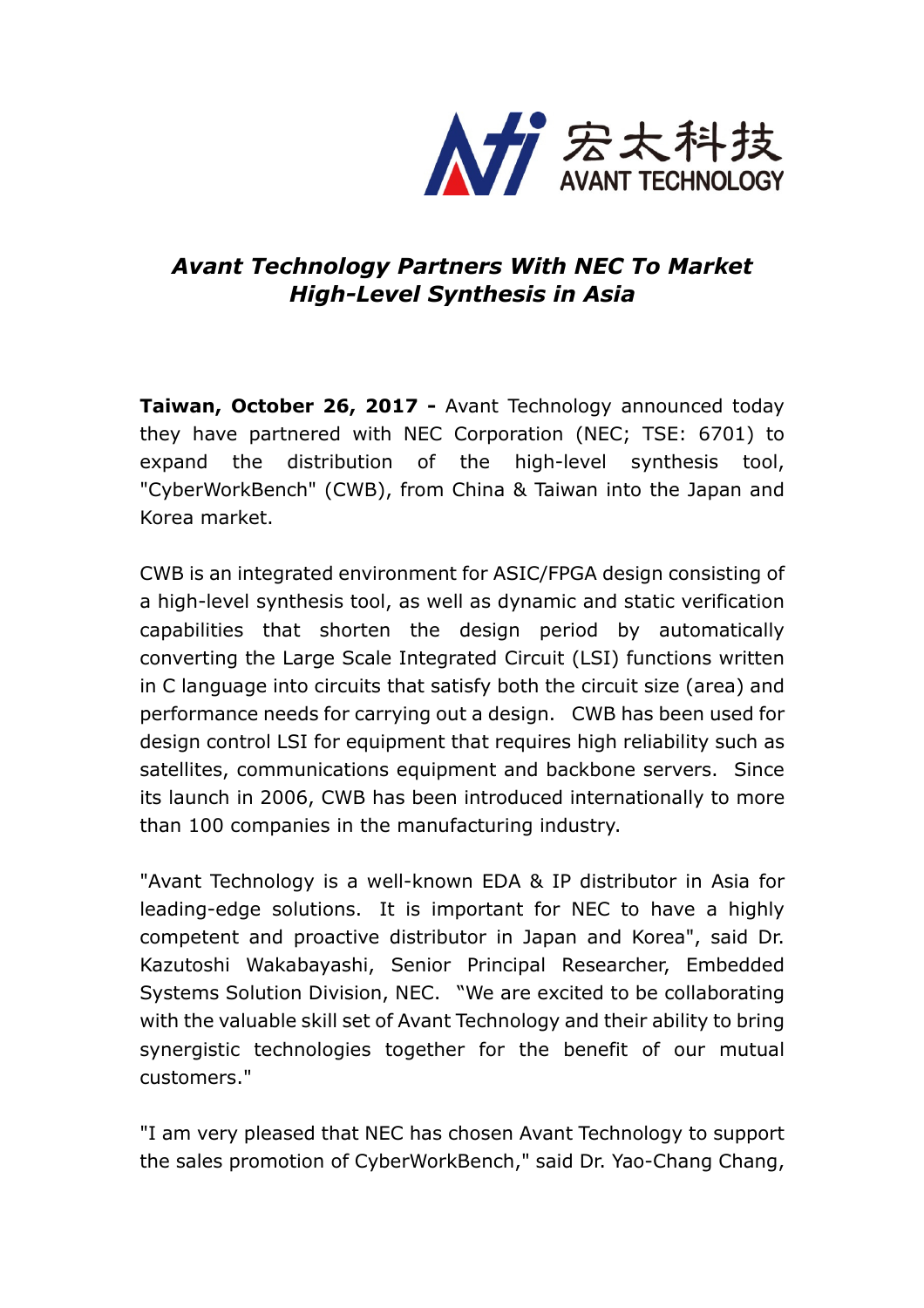General Manager of Avant Technology. "CWB delivers what system architects need, including best QoR, highest data throughputs, and a suite of verification tools to ensure functional design integrity, all with significant power reduction. One of CWB's most important capabilities is automatic design space exploration, which enables design teams to realize these benefits and meet or exceed their ever shrinking design cycles."

In order to fully benefit from high-level synthesis state-of-the-art tools need to support ANSI-C to directly synthesize any complex software application developed by Software engineers, as well as SystemC to benefit from the growing SystemC ecosystem. CyberWorkBench not only supports these two input languages, but also legacy RTL code, which is important since most designs are incrementally built and designers need to re-use their RTL IPs. For detailed information and a video on CyberWorkBench, please refer to: http://www.cyberworkbench.com

\*\*\*

## **About NEC Corporation**

NEC Corporation is a leader in the integration of IT and network technologies that benefit businesses and people around the world. By providing a combination of products and solutions that cross utilize the company's experience and global resources, NEC's advanced technologies meet the complex and ever-changing needs of its customers. NEC brings more than 100 years of expertise in technological innovation to empower people, businesses and society. For more information, visit NEC at http://www.nec.com.

The NEC Group globally provides "Solutions for Society" that promote the safety, security, efficiency and equality of society. Under the company's corporate message of "Orchestrating a brighter world," NEC aims to help solve a wide range of challenging issues and to create new social value for the changing world of tomorrow. For more information, please visit

http://www.nec.com/en/global/about/solutionsforsociety/message.h